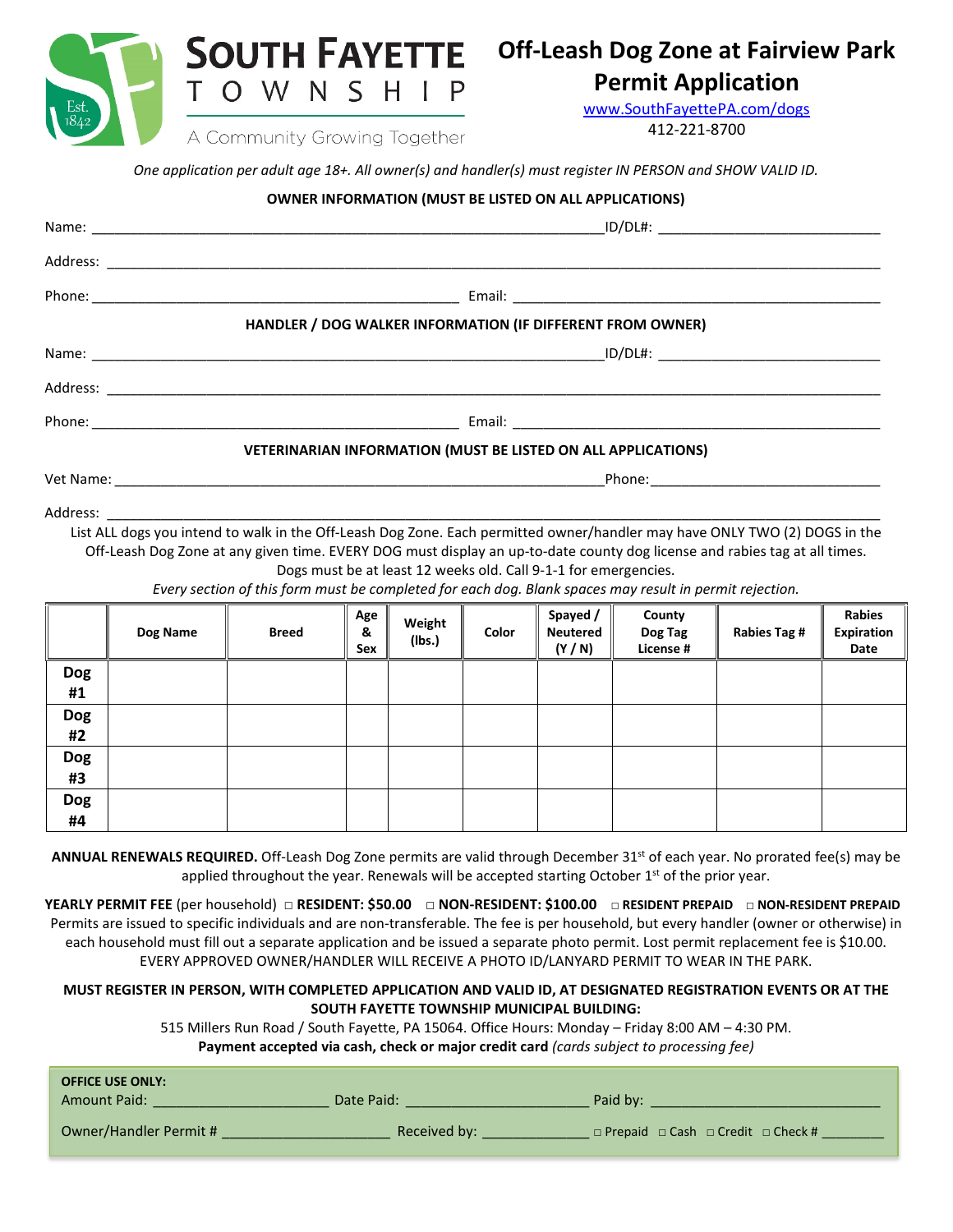

# **SOUTH FAYETTE** TOWNSHIP

### **RULES AND REGULATIONS Off-Leash Dog Zone at Fairview Park**

A Community Growing Together

Please read and initial each section to acknowledge understanding of the Rules and Regulations set forth by South Fayette Township for the Off-Leash Dog Zone. Failure to initial each section may result in permit rejection.

#### **INITIAL HERE**

| <b>Township Witness - Printed Name</b>                           | Township Witness - Signature                                                                                                                                                                                                                                                               | Date                                                                                                                                         |
|------------------------------------------------------------------|--------------------------------------------------------------------------------------------------------------------------------------------------------------------------------------------------------------------------------------------------------------------------------------------|----------------------------------------------------------------------------------------------------------------------------------------------|
| <b>Applicant – Printed Name</b>                                  | <b>Applicant - Signature</b>                                                                                                                                                                                                                                                               | Date                                                                                                                                         |
| Zone privileges at any time.                                     | I understand that violators of the rules above are subject to citations and fines as well as permanent termination of permission for the                                                                                                                                                   | owner/handler and dog(s) to use the Off-Leash Dog Zone. South Fayette Township reserves the right to revoke a permit and Off-Leash Dog       |
| Leash Dog Zone.                                                  |                                                                                                                                                                                                                                                                                            | I understand that I must observe and follow all other rules and regulations of Fairview Park (Township Code Chapter 183) as well as the Off- |
| a program organized and/or approved by South Fayette Township.   |                                                                                                                                                                                                                                                                                            | I am aware that professional dog trainers or groomers are not permitted to use the Off-Leash Dog Zone to conduct business, unless as part of |
|                                                                  |                                                                                                                                                                                                                                                                                            | I understand that South Fayette Township holds the right and authority to close the Off-Leash Dog Zone at any time with or without notice.   |
|                                                                  | I am aware that the hours of the Off-Leash Dog Zone are from sunrise to sunset.                                                                                                                                                                                                            |                                                                                                                                              |
|                                                                  | I understand that any female dog in heat is prohibited in the Off-Leash Dog Zone.                                                                                                                                                                                                          |                                                                                                                                              |
|                                                                  | I understand that dogs less than 12 weeks of age are prohibited in the Off-Leash Dog Zone.                                                                                                                                                                                                 |                                                                                                                                              |
|                                                                  | I understand that smoking is prohibited in the Off-Leash Dog Zone and in all areas of Fairview Park. Alcohol and glass containers are<br>prohibited in ALL areas of the park, unless a specialty permit has been properly obtained as part of a township facility rental.                  |                                                                                                                                              |
|                                                                  | I understand that I am limited to two (2) dogs per visit and must carry on my person one leash per dog.                                                                                                                                                                                    |                                                                                                                                              |
|                                                                  |                                                                                                                                                                                                                                                                                            | I understand that I must leash and remove my dog(s) from the Off-Leash Dog Zone at the first sign of dog's uncertain or aggressive behavior. |
|                                                                  | I understand that dogs are NEVER PERMITTED on athletic fields, inside enclosed courts, or on or near playgrounds.                                                                                                                                                                          |                                                                                                                                              |
|                                                                  | I understand that I must be in constant view of my dog(s) and within verbal command range of my dog(s) at all times.                                                                                                                                                                       |                                                                                                                                              |
|                                                                  | enhance cleanliness and reduce the risk of potential spread of parasites and disease.                                                                                                                                                                                                      | I understand that I am responsible for bagging waste deposited by my dog(s) and that all waste must be disposed of in a proper receptacle to |
|                                                                  | I understand that I must adhere to ALL boundaries of the Off-Leash Dog Zone, whether such boundaries are physical or inferred.                                                                                                                                                             |                                                                                                                                              |
|                                                                  | I understand that I must keep dog(s) on a leash within Fairview Park when traveling to and from the Off-Leash Dog Zone.                                                                                                                                                                    |                                                                                                                                              |
| display a current county dog license and rabies vaccination tag. | I understand that all dogs must wear a collar or harness at all times while in Fairview Park and while within the Off-Leash Dog Zone and                                                                                                                                                   |                                                                                                                                              |
| death of any dog or person.                                      | I understand that I am responsible for calling 9-1-1 immediately, or at the soonest available opportunity, if I witness or am involved in any<br>incident that does not comply with the Rules and Regulations of the Off-Leash Dog Zone or Fairview Park or that could result in injury or |                                                                                                                                              |
|                                                                  | I understand that permit tags are issued per individual and are NOT transferable.                                                                                                                                                                                                          |                                                                                                                                              |
| replacement fee is \$10.00 per person, per instance.             | I understand that my owner/handler permit tag must be worn and visible at all times while in the Off-Leash Dog Zone, and the lost permit                                                                                                                                                   |                                                                                                                                              |
|                                                                  |                                                                                                                                                                                                                                                                                            | I understand that every dog within the Off-Leash Dog Zone must be accompanied by an individual age 18 or older who holds a current permit.   |
|                                                                  | I understand that I must present proof/certification of current rabies vaccination and county dog license at time of registration.                                                                                                                                                         |                                                                                                                                              |